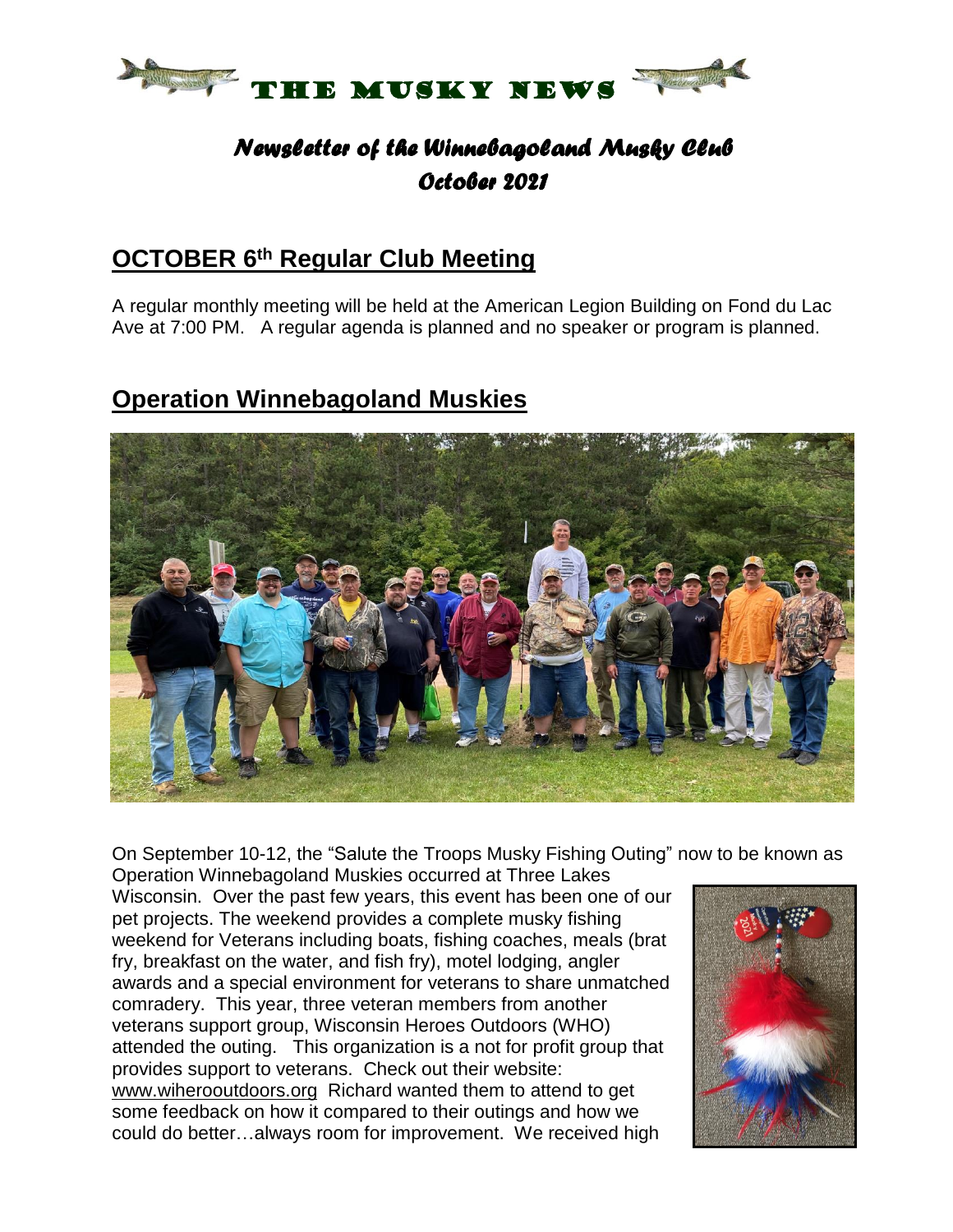

# *Newsletter of the Winnebagoland Musky Club October 2021*

praise from all three WHO vets, with the biggest consensus compliment of all, "Change Nothing, It was Awesome!"

The weekend included for the veterans their motel stay for 2 nights, a Brat Fry on Friday evening, Breakfast Saturday morning at Sunset Grill provided by the new and old owners of Sunset Grill, musky fishing on Saturday complete with fishing coaches tackle and boat, an award winning chili lunch, and an evening fish fry and campfire social with fish donated from Dave LaPine, Paul Klein, Richard Feustel and Fond du Lac's Walleye Weekend. At the Friday evening campfire and social time the Veterans were all asked and answered "Why they joined the military?" On Saturday, September 11<sup>th</sup>, all gathered around the



evening campfire and paused to remember those who were lost in the tragic events of this day 20 years ago and the war that followed. The veterans group included Vietnam veterans, Gulf War veterans, and three active duty sailors. One of the vets actually was scheduled to enlist on September 11<sup>th</sup>, 2001 but was delayed because of the terrorist attack and federal buildings being closed. The discussion was very impressive and emotional. The fishing was semi-productive. Four muskies were caught, only one of legal size (36") caught by Charlie LaPine. One 31 inch musky was boated by veteran Brad Kopish under the guidance of volunteer guide Charlie LaPine. There were a number of 33" northern and a few nice bass taken. The vets confirmed, everyone had a great time fishing.

On Sunday everyone met for a continental breakfast, fished for awhile, had lunch at noon back at the motel and awards were given. A neat story about Brad Kopish's musky. Brad had planned to attend the outing with his father who also is a veteran. Unfortunately, his

father passed away two weeks before. Brad was hesitant about attending but after some reassuring from Richard that the comradery of the other veterans attending may be a great support, Brad decided to join us. As it turns out, on Brad's last cast of the outing on Sunday, he hooked into his prize winning musky. Brad assured everyone, this one was for his dad who knew was attending in a very special way.

*And sometimes this happens…*